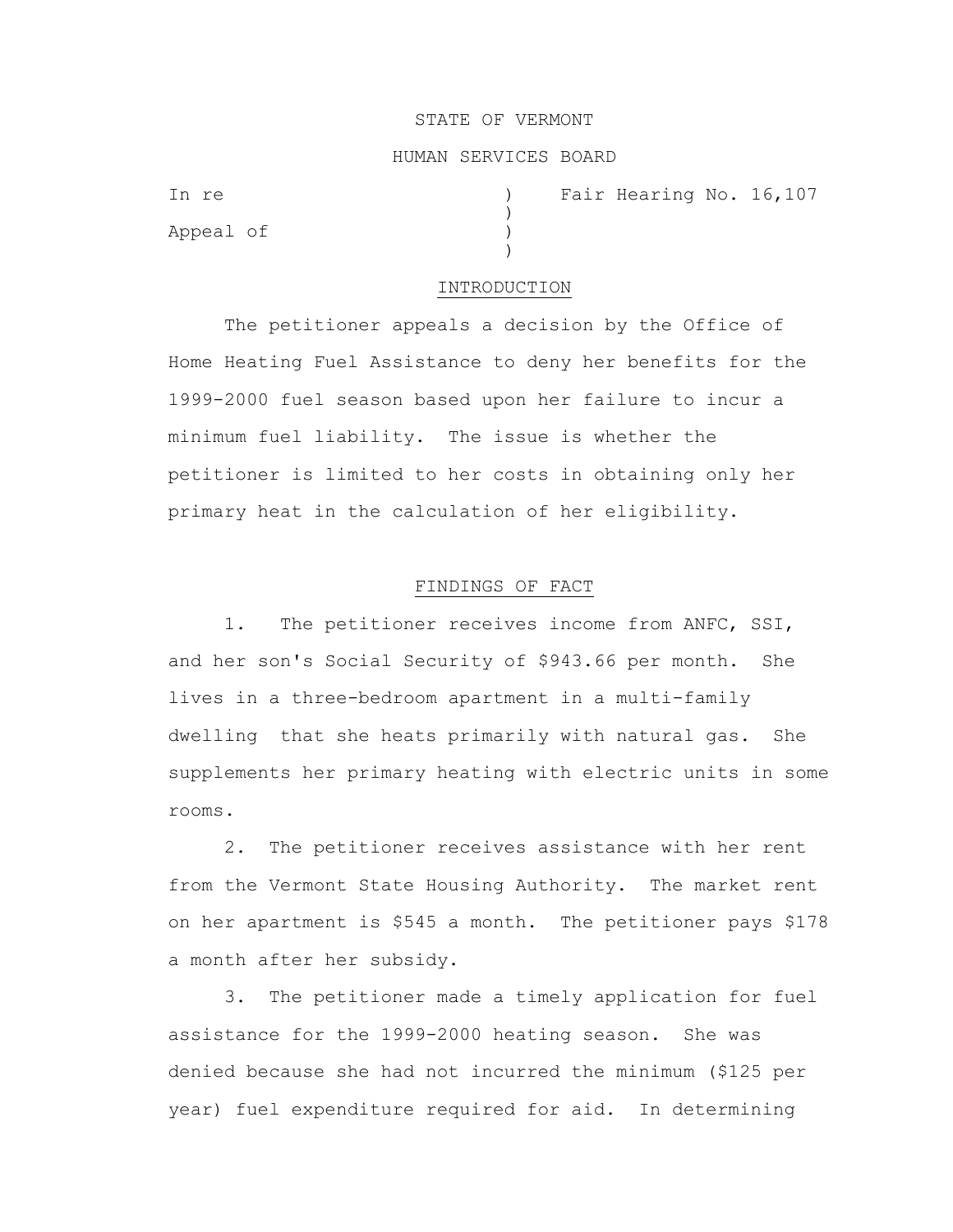# Fair Hearing No. 16,107 Page 2

her eligibility the Department used a "standard" figure from a "proxy" table to determine the amount of fuel used in her apartment. That standard figure--\$440--was reduced by the amount of the petitioner=s fuel and utility subsidy from the housing authority--\$348--which amounted to \$92. Thus, the Department determined that the petitioner=s fuel liability for the coming year did not exceed the program minimum and it denied her assistance.

4. The petitioner appealed that denial because she feels it is unfair not to use her actual fuel costs because she incurs additional cost in electricity to provide supplemental heat. The Department's calculations considered only the petitioner's costs in obtaining fuel for her primary heat source, which is gas.

#### ORDER

The decision of the Department is affirmed.

### REASONS

The income eligibility requirements for the fuel assistance program are set out by the provisions of state law found at 33 V.S.A. § 2600 et seq. Prior to this year, the legislature required the fuel office to initiate a determination on eligibility by obtaining the actual fuel consumption figures of the household for the prior year. 33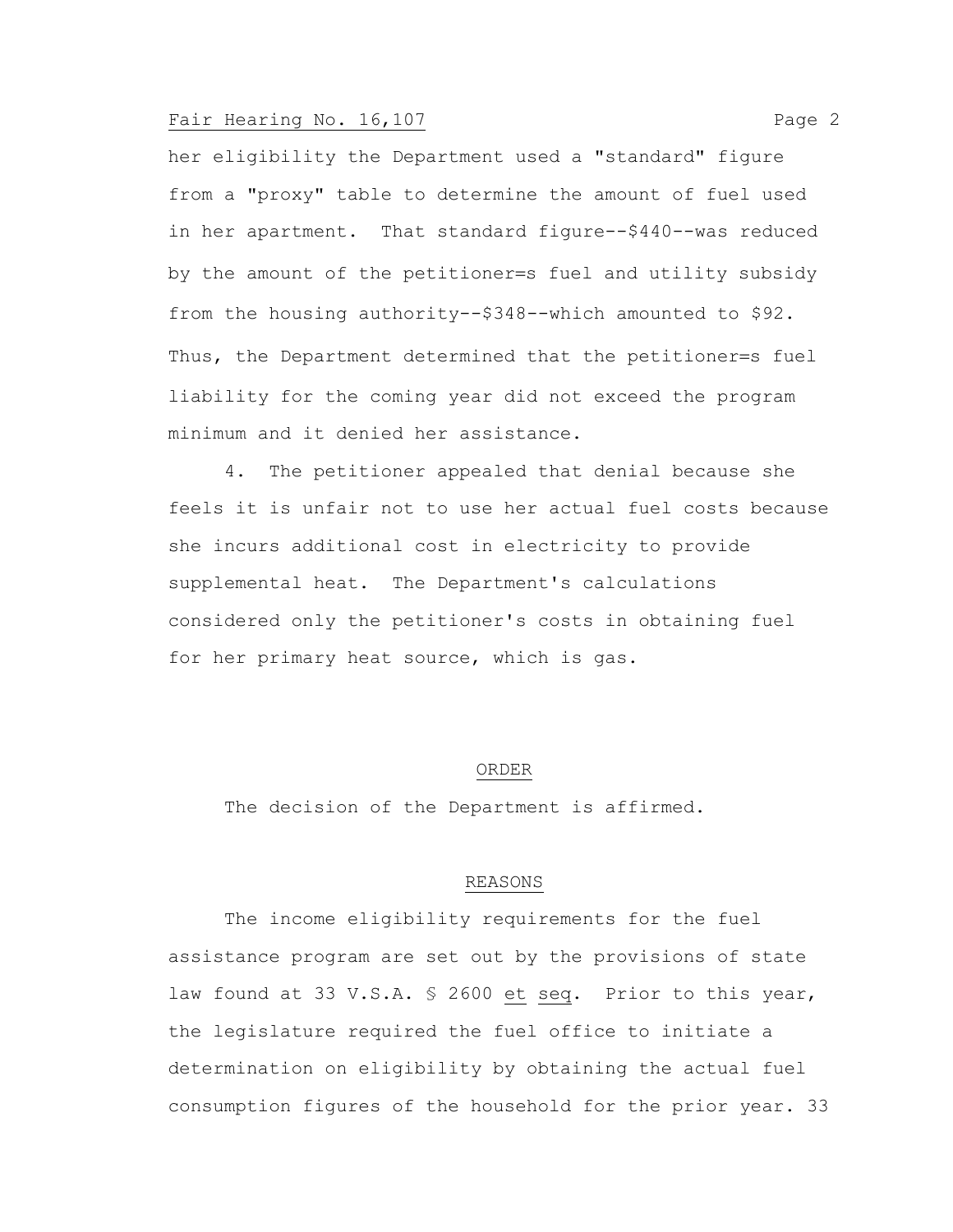# Fair Hearing No. 16,107 Page 3

V.S.A. § 2604(b). On June 1, 1999, the legislature amended that section to provide that an annual heating fuel cost is determined for eligible households based on standard heating cost tables (referred to as Aproxy  $tables \cong)$ . See W.A.M. 2906.2(b).

Under the regulations the heating assistance office is required to determine eligibility by using the "annual primary heating fuel cost" from the new Aproxy table at W.A.M. 2906.4 and P-2905. W.A.M. § 2906.2(6). "Primary heating source" is defined in § 2901(7) as "the fuel from which the household derives the largest portion of its heat". There are no provisions in the regulations for considering the costs of supplemental heat sources.

For the petitioner, who lives in a three-bedroom apartment in a multi-family building that is heated primarily with natural gas, that annual primary heating fuel cost under the proxy tables is \$440. From that amount, the Department is required to deduct any heating allowance the applicant may receive from the state housing authority to obtain the net annual heating fuel cost. W.A.M. §§ 2906.1 and 2906.2(B). Those standards, based on information provided to the Department by the Vermont State Housing Authority, are found in a table at P-2905(C). For the petitioner (again based upon the size of her dwelling and the type of fuel) the allowance is \$348 annually. When